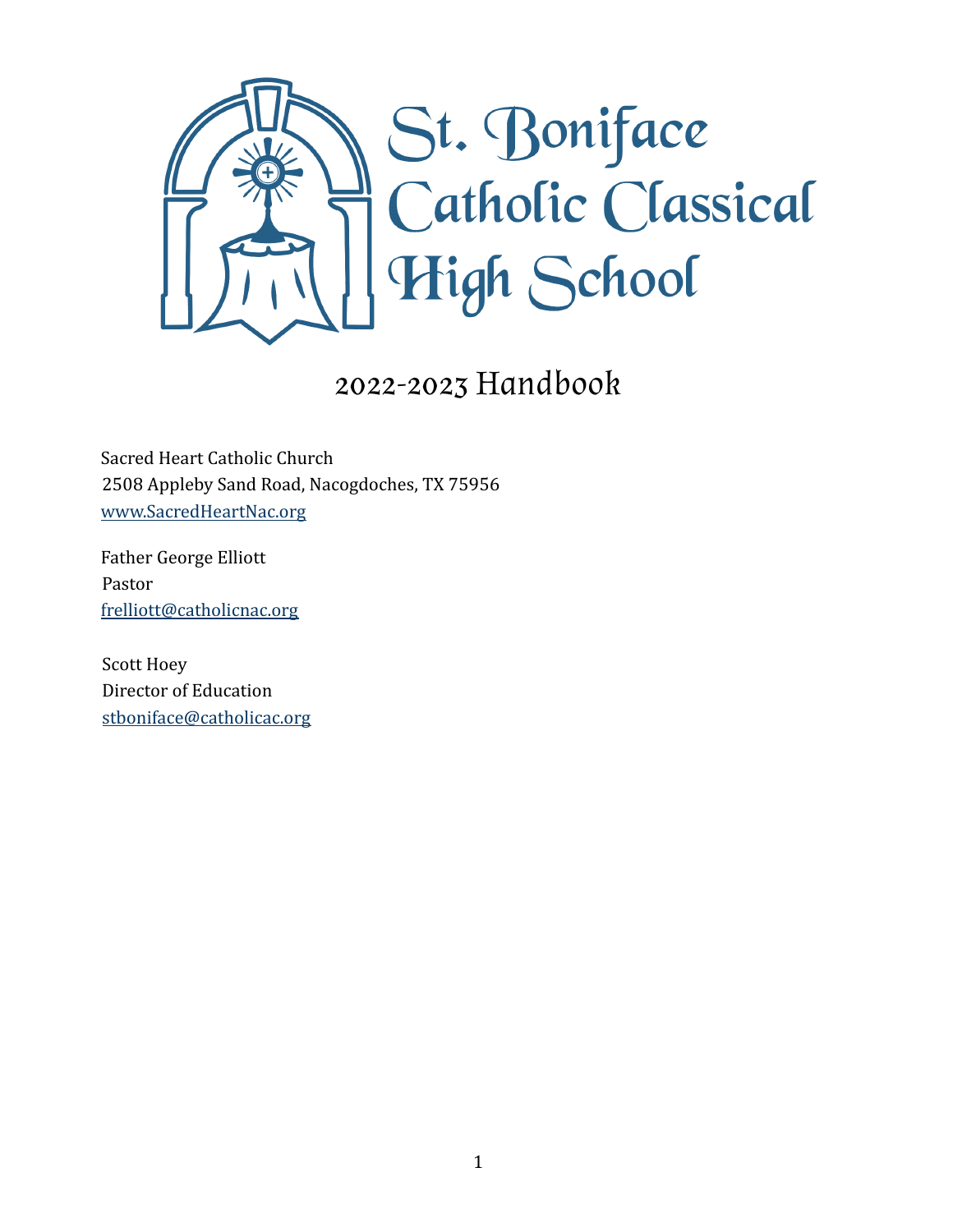Dear families, teachers and parents,

Welcome to St. Boniface Classical Catholic High School. As a community of Christ-followers passionate about Catholic education, we are truly excited about partnering with your family in forming students into missionary disciples, who are equipped to thrive and lead in the world and in the Church. The inspiration for the school comes in part from Bishop Strickland's Constitution on Teaching:

"We will be a teaching diocese and I ask all people to read this constitution in a spirit of love for the Lord and His Church, pray and reflect on the role you can play, and join me in embracing the challenge of our day to go out to the world bearing the Light of Christ."

Driven and inspired by this spirit of love for our Lord and His Church through the means of providing Catholic education**,** Catholic Nacogdoches can offer St. Boniface Catholic Classical High School as a community of faithful disciples who strive to love God, know the truth, and do the good. As a school community, we seek to form the academic mind and the Catholic heart of our students, while providing support and a partnership between your family (the domestic Church) and the larger St. Boniface Family. Thank you for being an important member of our family and embracing this challenge with us!

Our teachers are dedicated to helping our students reach their full potential academically and spiritually while working in collaboration with parents to deliver on our mission of providing education enriched through faith and family. I am committed to the mission of helping form the whole person of faith and reason in each student that we welcome. Our handbook contains valuable information that is important for our families to know and understand. It describes our vision, background, academic information, and policies/procedures. Please be sure to read it and reach out if you have any questions or concerns. Thank you in advance for all the ways that together, we can enable our students to have a successful first year.

In Christ and Mary, Fr. George Elliott Pastor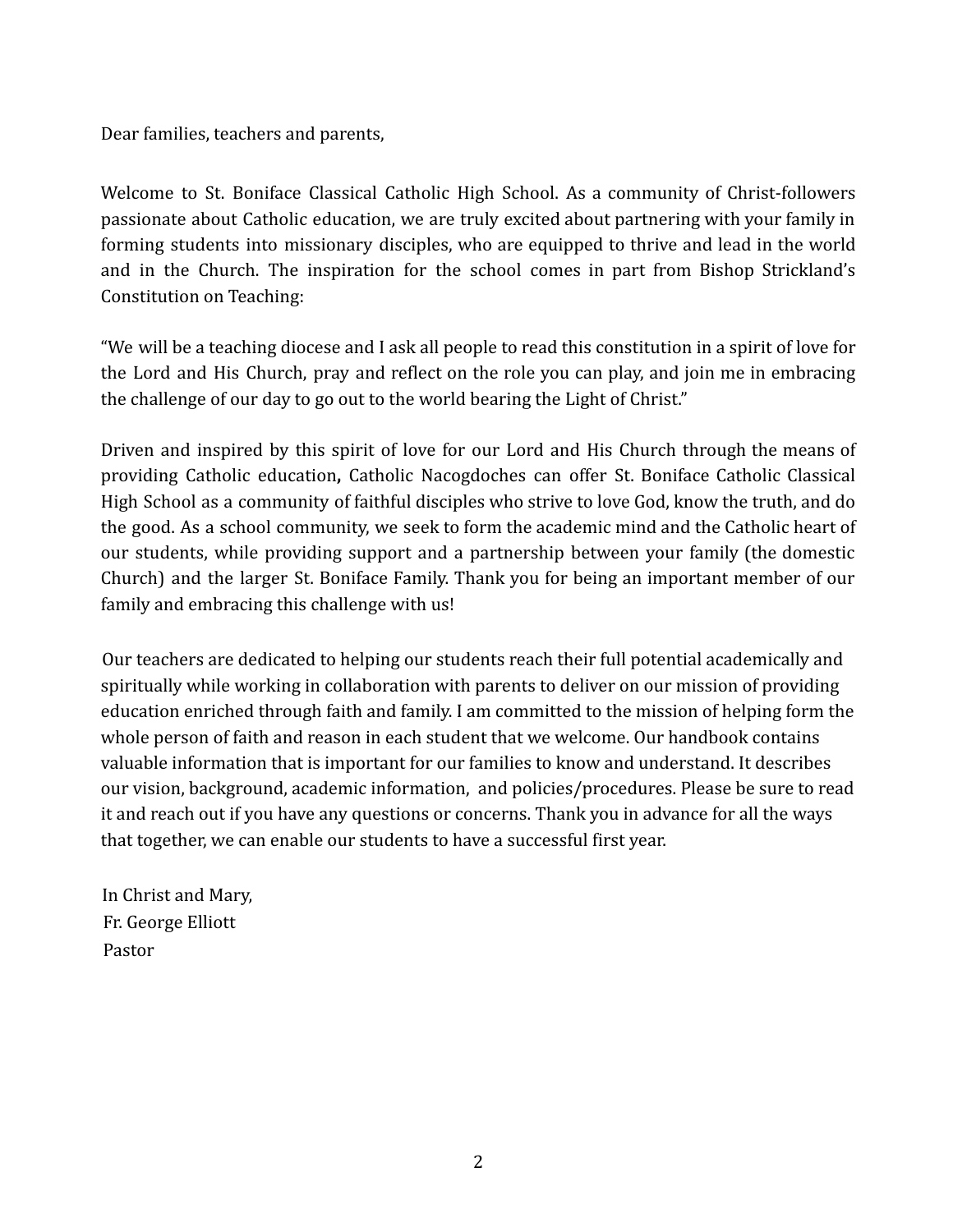## **Table of Contents**

<span id="page-2-0"></span>

| <b>Vision of St. Boniface High School</b>                                 | $\overline{\mathbf{4}}$ |
|---------------------------------------------------------------------------|-------------------------|
| <b>Mission Statement</b>                                                  | $\overline{\mathbf{4}}$ |
| <b>Pillars of St. Boniface High School</b>                                | $\overline{\mathbf{4}}$ |
| Compliance with the Ethics & Integrity Policies from the Diocese of Tyler | 5                       |
| Academic Information, Community Outreach & Individual Curriculum          | 5                       |
| <b>Homework</b>                                                           | 5                       |
| <b>Report Cards</b>                                                       | 5                       |
| <b>Withdrawing from St. Boniface</b>                                      | 5                       |
| <b>Concurrent Enrollment</b>                                              | 5                       |
| <b>Courses Taken at Other Institutions</b>                                | 6                       |
| <b>Graduation Requirements</b>                                            | 6                       |
| <b>Transportation</b>                                                     | 6                       |
| <b>Attendance and Absence</b>                                             | 6                       |
| <b>Closed Campus</b>                                                      | 6                       |
| <b>Parent Involvement</b>                                                 | 6                       |
| <b>Supplies</b>                                                           | 7                       |
| <b>Dress Standards &amp; Uniforms</b>                                     | 7                       |
| <b>Lunch Arrangements</b>                                                 | 8                       |
| <b>Weather-Related Closings</b>                                           | 9                       |
| <b>Immunizations</b>                                                      | 9                       |
| <b>Cellular Phones</b>                                                    | 9                       |
| <b>No Pass No Play</b>                                                    | 9                       |
| <b>Visitors</b>                                                           | 9                       |
| <b>Code of Conduct and Disciplinary Procedures</b>                        | 9                       |
| <b>Respect and General Safety</b>                                         | 10                      |
| <b>Drugs and Alcohol</b>                                                  | 10                      |
| <b>Academic Conduct</b>                                                   | 10                      |
| <b>Disciplinary Procedures</b>                                            | <b>11</b>               |
| <b>Technology Policy</b>                                                  | 11                      |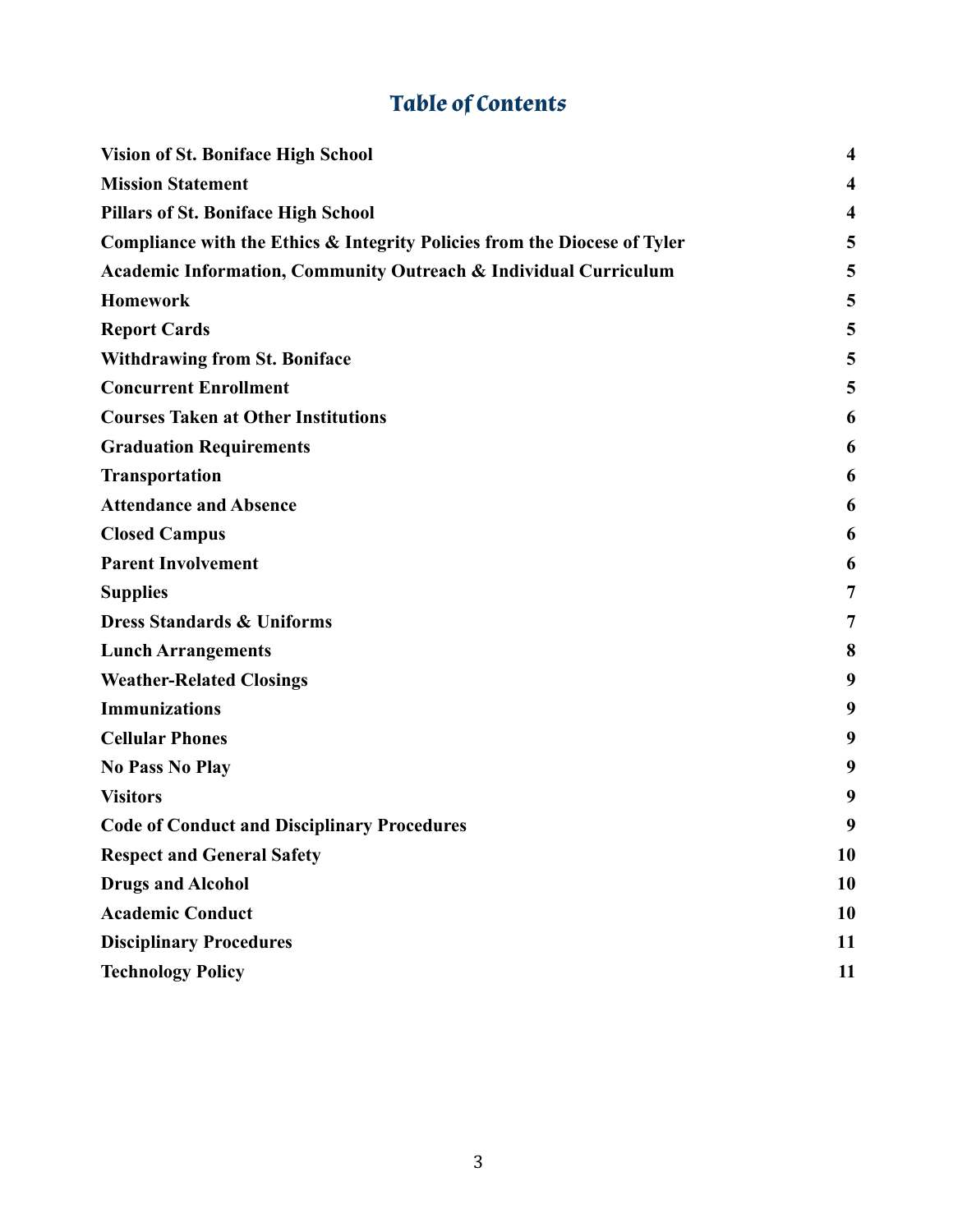## **Vision of St. Boniface High School**

Deum Amare, Veritatem Scire, et Bonum Facere. *To love God, know the truth, and do the good.*

## <span id="page-3-0"></span>**Mission Statement**

St. Boniface Catholic Classical High School is an apostolate of Catholic Nacogdoches. Our mission is to form Catholic missionary disciples, who are equipped to thrive and lead in the world and in the Church, through a rigorous Catholic classical education.

## <span id="page-3-1"></span>**Pillars of St. Boniface High School**

- 1. Catholic Formation
- 2. Classical Education
- 3. Formation of the Person
- 4. Academic Rigor
- 5. Family Involvement
- 6. Affordable Cost
- 1. Catholic Formation: The mission of St. Boniface Catholic Classical High School is to form Catholic missionary disciples. The most important and central pillar of the school is its Catholicity. This cannot be sacrificed for any reason.
- 2. Classical Education: The method used at St. Boniface Catholic Classical High School to form Catholic missionary disciples, who are equipped to thrive and lead in the world and in the Church, is classical education.
- 3. Formation of the Person: In accord with the classical method, St. Boniface is not only interested in the students learning information and skills. St. Boniface aims to form the whole person, in their intellect, their will, and all of their faculties.
- 4. Academic Rigor: In order to thrive and lead in the world and in the Church, students must be pushed to their highest potential. Therefore, St. Boniface will push each student to the highest academic standards they can achieve.
- 5. Family Involvement: The formation of Catholic missionary disciples cannot be done only at school. The entire family must be involved in the formation of the students. St. Boniface sees itself at the service of the parents who are primarily entrusted with the mission to form their students as missionary disciples.
- 6. Affordable Cost: High-quality Catholic education is not the exclusive privilege of the well-to-do. St. Boniface strives to provide affordable and high-quality education.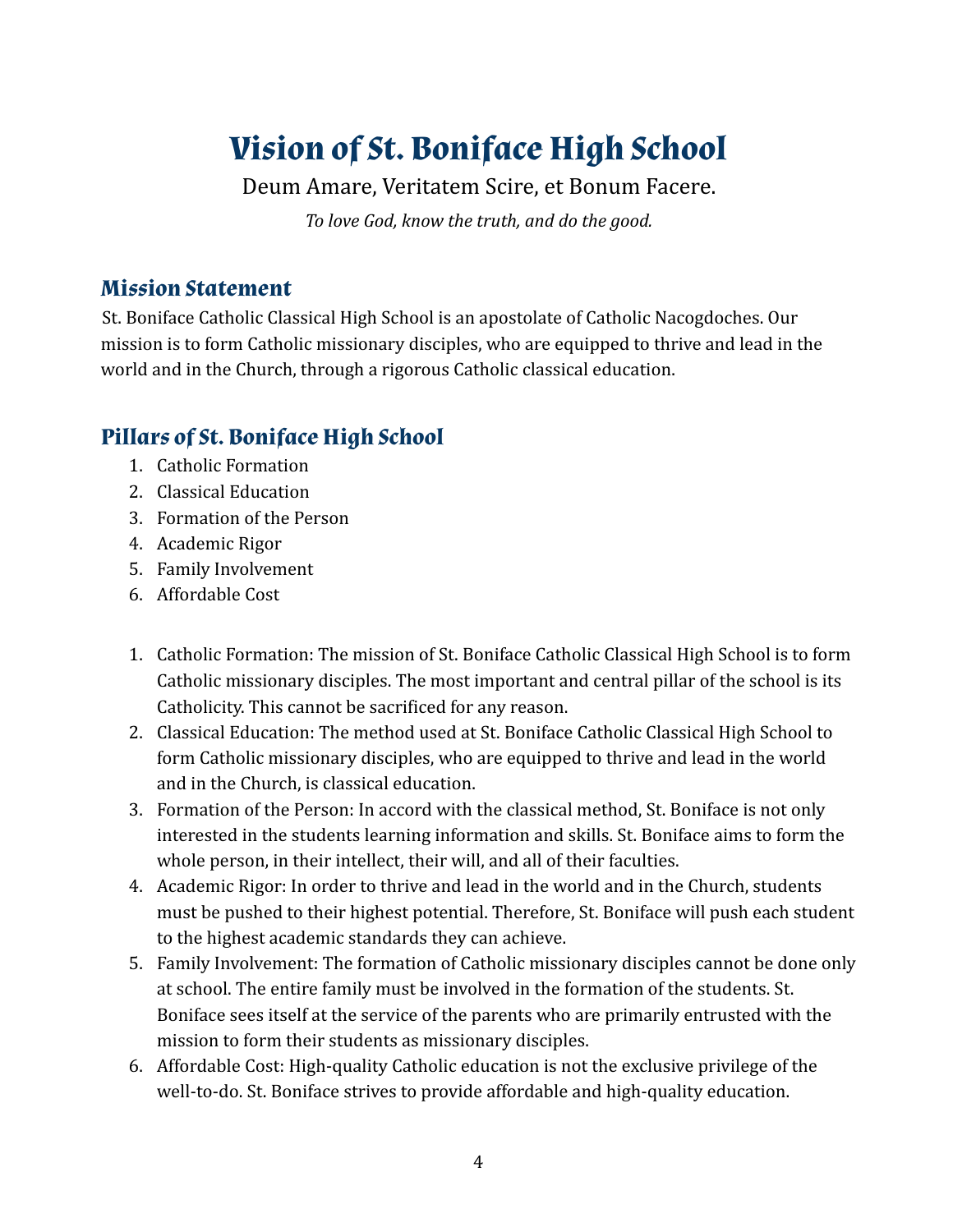## <span id="page-4-0"></span>**Compliance with the Ethics & Integrity Policies from the Diocese of Tyler**

In a spirit of protective concern for our own students and in a desire to be compliant with our diocese's requirements, St. Boniface requires all teachers/staff and volunteers to meet the diocesan requirements for EIM compliance and encourages at least one parent of each family to do the same. This includes the Application for Ministry and attendance at an ethics and integrity workshop which includes a review of the ethics and integrity policies of the Diocese of Tyler. The course is held regularly in parishes throughout the diocese. You may refer to the Diocese of Tyler Ethics and Integrity in Ministry Office for further information about EIM at https://www.dioceseoftyler.org/safe-environment/ .

## <span id="page-4-1"></span>**Academic Information, Community Outreach & Individual Curriculum**

Individual student interests, learning styles, and knowledge are taken into consideration as administration and faculty design an appropriate curriculum for our students. St. Boniface enjoys the luxury of a low student/teacher ratio. This allows us to encourage student pursuit of individual interests, both within the school and through involvement in the wider community through internship arrangements, service projects, and dual credit courses.

#### <span id="page-4-2"></span>**Homework**

Study hours are also scheduled into their school days, however, home study each week is needed to reinforce and advance a student's education. The student's responsibility is to ensure that this homework is completed, and brought to class.

## <span id="page-4-3"></span>**Report Cards**

Report cards are issued at the end of each semester.

## **Withdrawing from St. Boniface**

At least two weeks prior to withdrawing a student from St. Boniface, parents must contact the school and set up an exit interview. No official records will be sent to a new school until all fees are cleared, including tuition.

### <span id="page-4-4"></span>**Concurrent Enrollment**

High School students are encouraged to supplement St. Boniface course work with dual credit courses in order to gain a head start on their college careers and support any desired endorsement requirements. Stephen F. Austin State University (SFA) offers concurrent/dual credit courses in our local community and in close proximity to our Sacred Heart campus. This means that high school credit is earned and official college credit is gained upon successful course completion. Colleges vary in their policy concerning the acceptance of this college credit. Students must contact the college or university of choice to determine the number of transfer hours allowable. St. Boniface students are required to consult the school to determine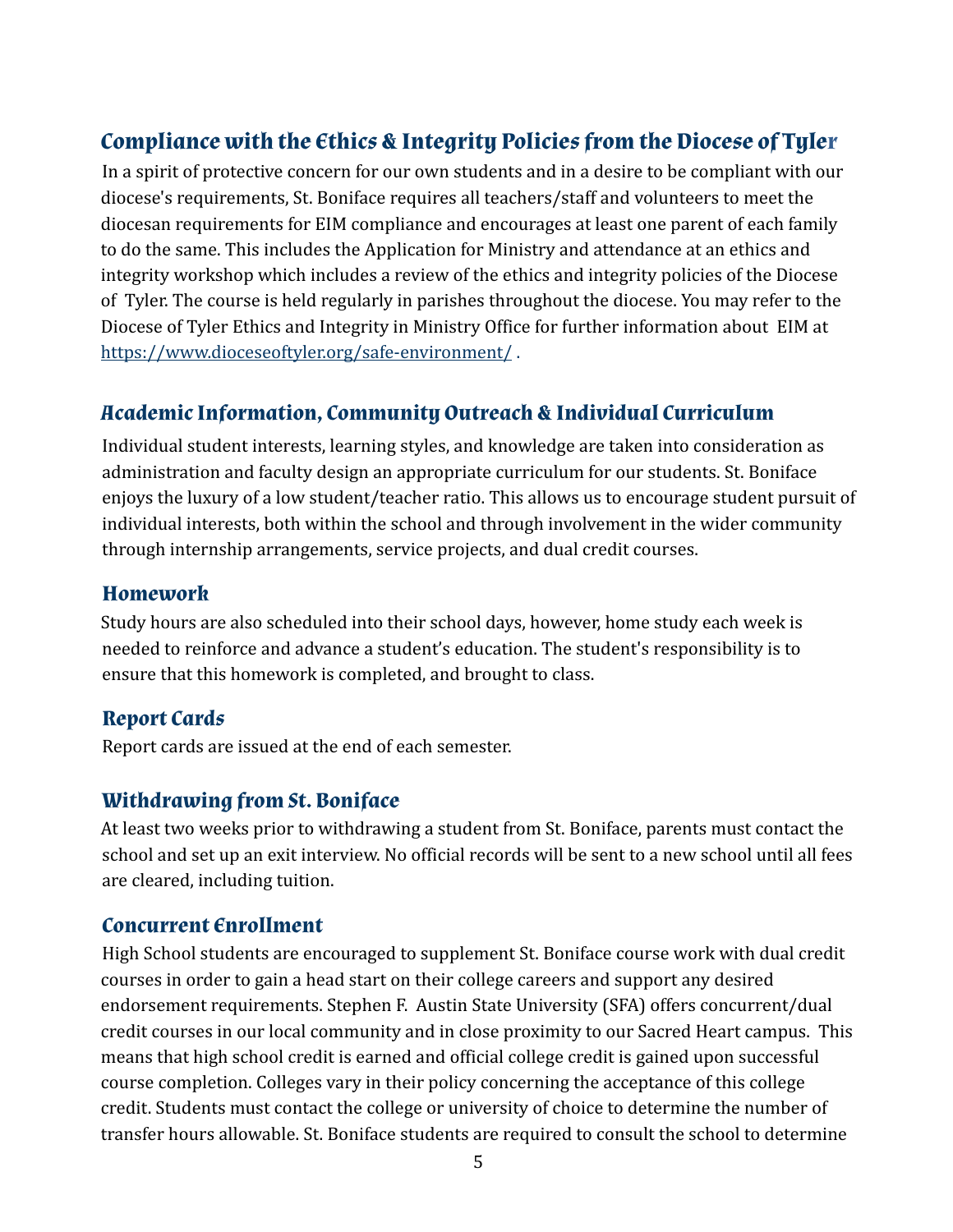the advisability of any concurrent enrollment coursework.

## <span id="page-5-0"></span>**Courses Taken at Other Institutions**

Under certain circumstances, and with detailed documentation, students may receive high school credit for courses undertaken at other institutions. Again, students must discuss such study with the school. Credit will always be dependent upon courses fulfilling the requirements of "Texas Essential Knowledge and Skills" and upon submission of an acceptable portfolio.

## <span id="page-5-1"></span>**Graduation Requirements**

St. Boniface uses the Texas State Graduation Requirements as a guideline for graduation requirements.

## <span id="page-5-2"></span>**Transportation**

Transportation to and from the school is the responsibility of each family. This includes dual credit courses at SFA.

## <span id="page-5-3"></span>**Attendance and Absence**

The time spent at school is very important to a student's progress. All non-emergency appointments, therefore, should be scheduled for either after classes or on non-St. Boniface class days. St. Boniface maintains complete attendance records. It is the responsibility of the student to obtain and make up all missed assignments.

Students may not arrive at Sacred Heart Catholic Church until 15 minutes prior to the start of classes. Students must be picked up within 15 minutes of the end of the school day. From the time a student arrives in the parking lot, he or she must abide by St. Boniface rules, policies, and procedures. (Also see Transportation Contract of Enrollment Packet.)

## <span id="page-5-4"></span>**Closed Campus**

Our students are precious; therefore, we operate a strict "closed campus" policy. Throughout the school day, including during breaks and lunches, students must remain on Sacred Heart premises unless otherwise scheduled for classes at SFA State University or an internship arrangement written into their schedule contract. Our teachers, administrators, and those that they authorize may, under certain circumstances, accompany students into the Church for Mass, adoration or into the gym or other parts of the campus. Students may never enter these areas without supervision and/or permission by St. Boniface faculty, administrators, or their delegates.

## <span id="page-5-5"></span>**Parent Involvement**

St. Boniface expects parents to support their child's education by:

- maintaining regular contact with the administration and faculty.
- overseeing the completion of homework.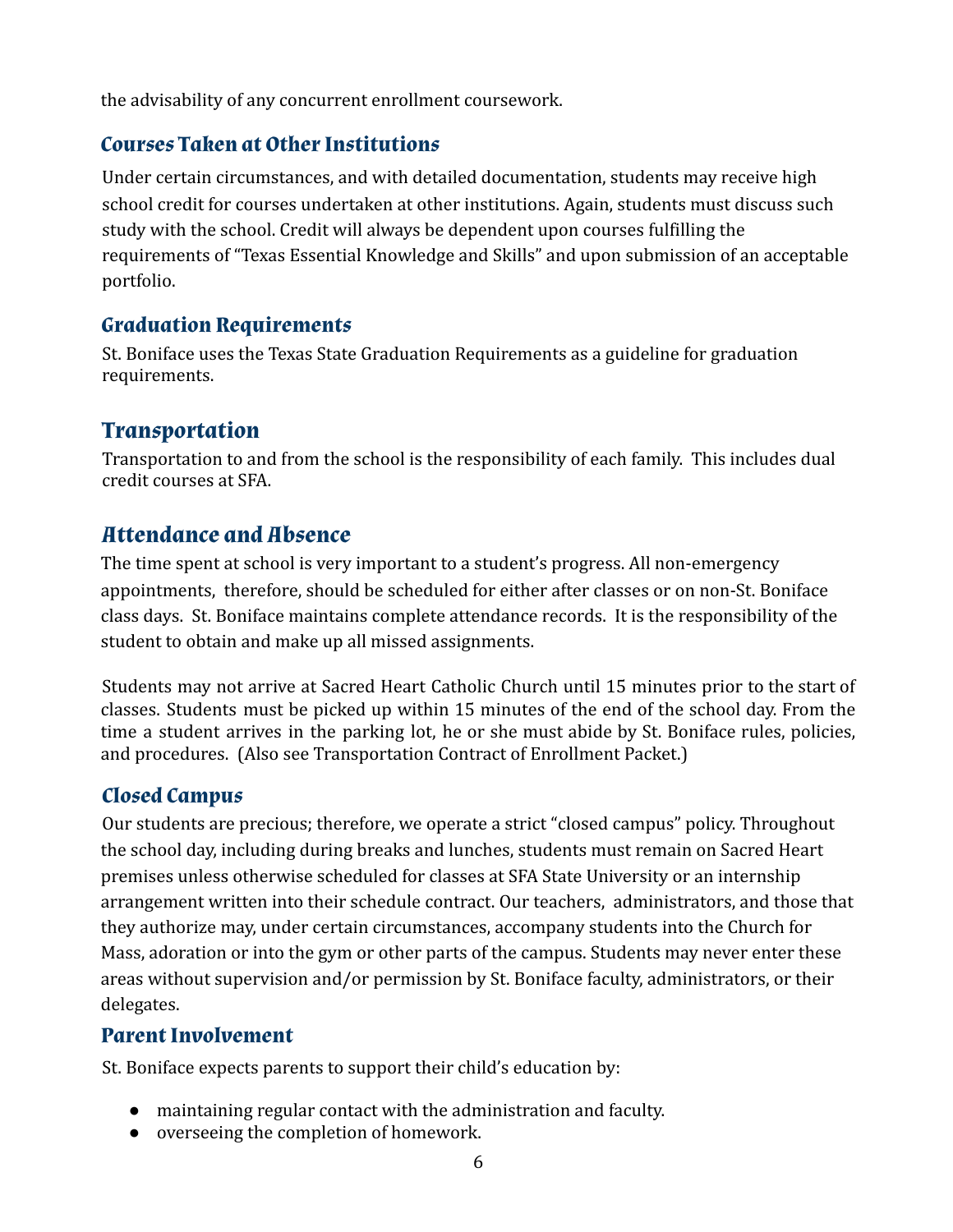- establishing a suitable home-study environment for homework.
- encouraging regular habits of study.
- participating in St. Boniface functions including fundraising activities and Parent-Teacher Council Meetings.
- fulfilling their financial responsibility to St. Boniface.

Parents who are in compliance with our EIM policies are always welcome on our campus, and we are grateful for their involvement and interest. We also depend on parents volunteering for a wide variety of tasks and activities and trust that they will give serious consideration to such requests as they arise.

## <span id="page-6-0"></span>**Supplies**

Students are required to purchase their own textbooks and supplies. Each teacher will furnish a list of books and supplies necessary for his/her classes.

## <span id="page-6-1"></span>**Dress Standards & Uniforms**

Clothing should be clean, neat, well-fitting, though not tight, in good repair, and modest in cost and appearance. It is important to dress for individual and collaborative learning and not for personal display.



Young Men's Uniforms: School Uniform Kids Mesh Polo with St. Boniface Logo & Boys Iron Knee Blend Plain Front Chino Pants in Gray



Young Ladies' Uniforms: Girls' Short Sleeve Feminine Fit Mesh Polo Shirt with St. Boniface Logo & Girls Solid Gray or Plaid A-line Skirt BELOW Knee. Ladies Gray pants are allowed also.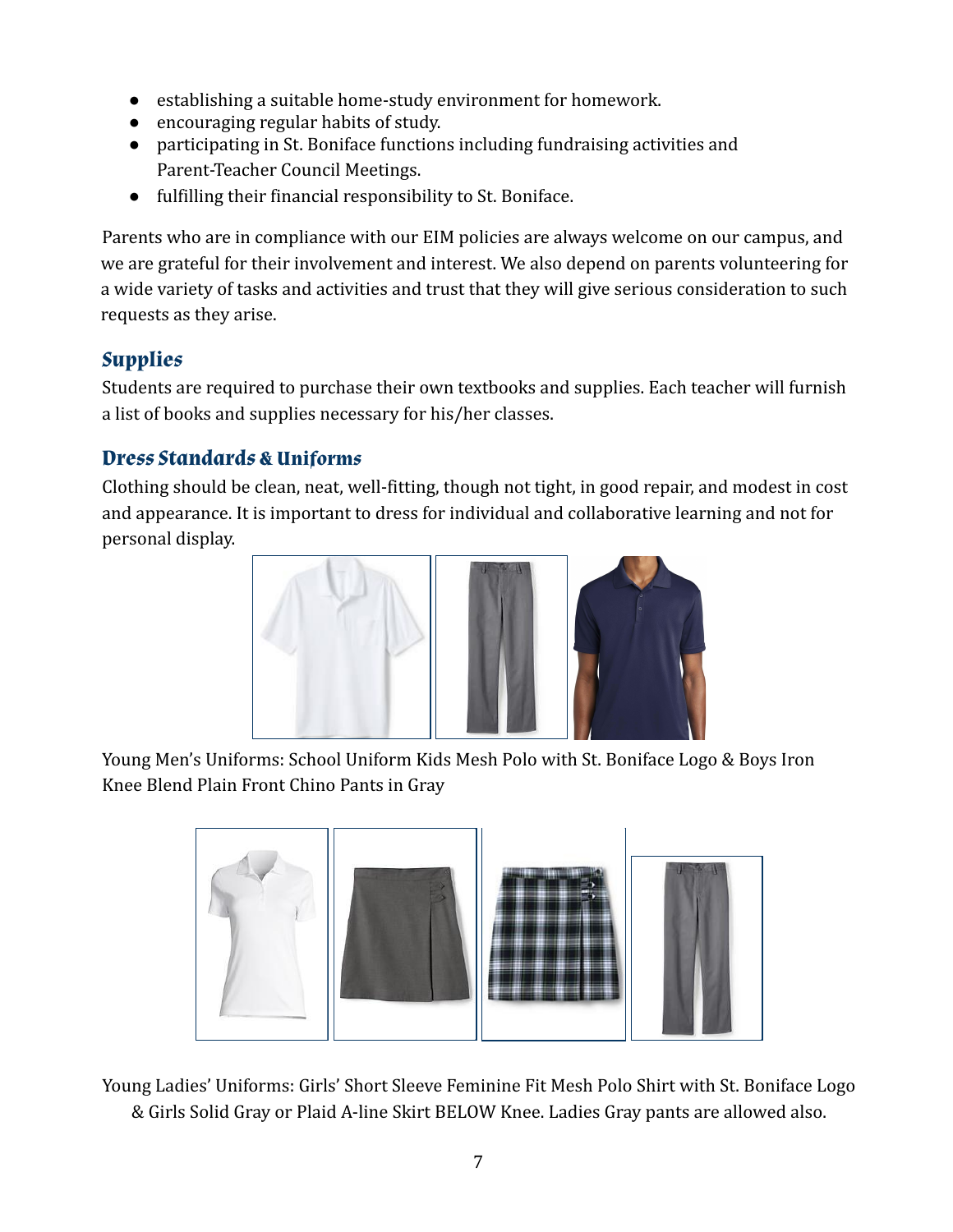- Shirts: For school days, polo shirts with the St. Boniface logo must be worn. These may be ordered from Land's End. (Go to https://www.landsend.com/ go to the School>Find Your School Menu, and use Our Preferred School Number: 900195660. There is an additional fee for applying our logo to their shirt.) The shirts must be white or navy. No sweatshirt/hoodie/sweater may cover the logo of school shirts while inside the building.
- Uniform Dresses/skirts/skorts: Dresses, skirts, & skorts must be an appropriate length. The minimum length of any garment, regardless of what it is called, must reach at least below the knee. Clothing like yoga pants, leggings, jeggings, or tights may not substitute as pants but may be worn under other appropriate-length skirts.
- Pants will be gray slacks style trousers
- Shoes: Safety and reliability are the primary considerations for shoes. Students may not wear flip-flops or other open-toed shoes or strapless/backless shoes. Heels should not exceed two inches; comfortable black dress shoes are preferred.
- Jewelry/accessories: All jewelry/accessories must be safe, discreet, of modest value, and not distracting to other students.
- Hair: Hair must be clean and well-groomed. Idiosyncratic colors or styles are not allowed. Boys must wear their hair length above the collar and must always be clean-shaven.
- Makeup: Only female students may wear makeup. Makeup should be sheer, natural, and not draw attention.
- Miscellaneous: Hats and hoods may not be worn in classes. Oversized, ill-fitting, or military clothing and footwear are not acceptable. Clothing normally considered as pajamas is not acceptable as school attire. Outerwear must conform to the dress standards above.

In the event that a student is not following the dress code, the administrator/staff member should address the student in private to come up with a solution using the following guidelines:

- Give the student the option of removing articles and accessories that do not conform to the dress code.
- Allow the student to get another clothing item from his/her book bag and change.
- Refer the student to the St. Boniface staff.

Students will receive a verbal warning during the first two weeks of school. After the first two weeks, any offense will be given a written warning and parents will be notified. A second offense will require the parent to come to school to provide the student with an appropriate article of clothing. The final decision regarding dress, appearance and additional consequences rests with the St. Boniface staff.

## <span id="page-7-0"></span>**Lunch Arrangements**

We ask that students bring food that is simple and quick to eat. Students will have access to a microwave for student lunches, which will be reserved to outdoor picnic tables and/or the Holy Family Hall within the Margil building. Please be considerate and remember that some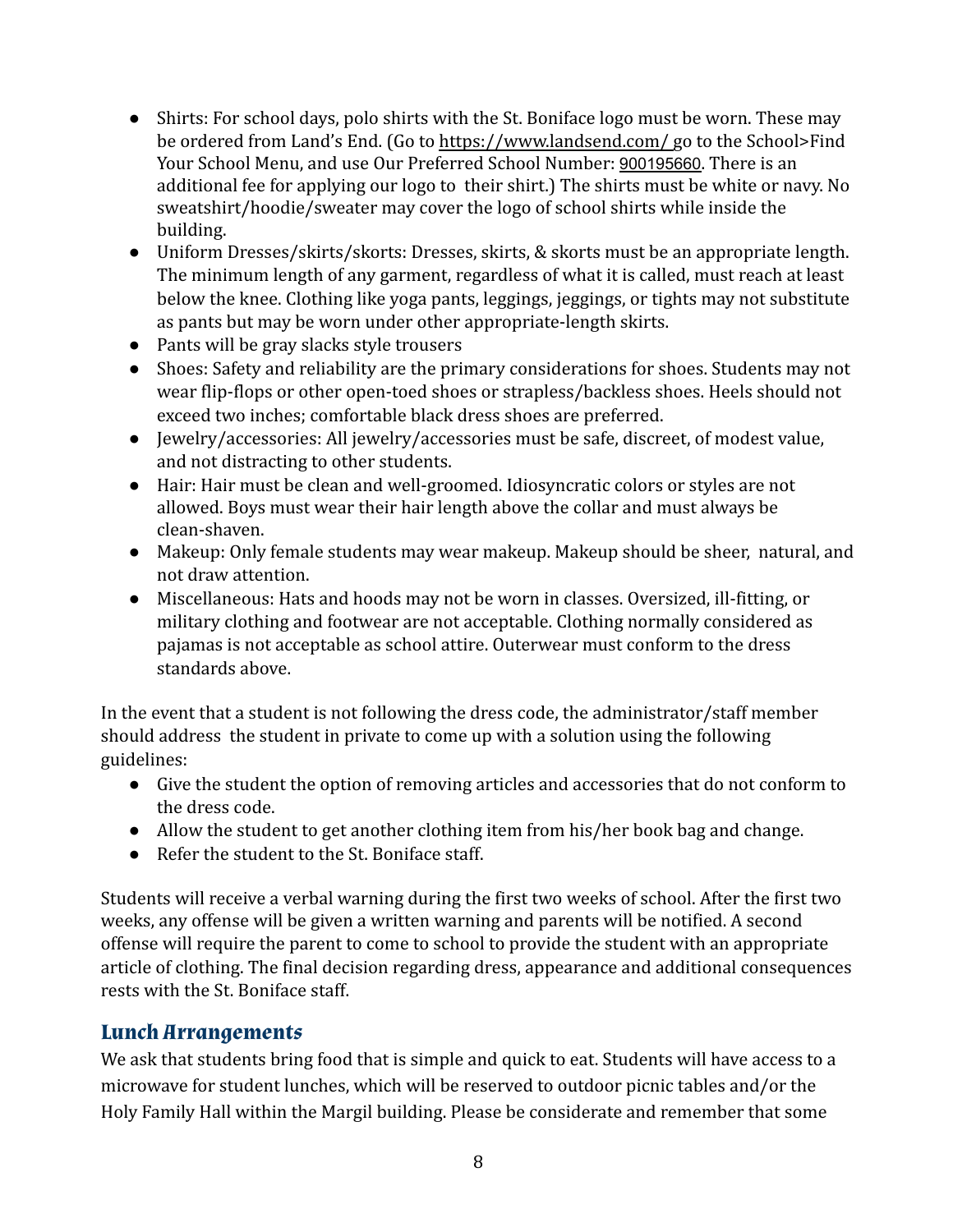strong aromas are distressing to others.

## <span id="page-8-0"></span>**Weather-Related Closings**

If classes are not to take place because of inclement weather, announcements will be made on the TV and Radio, according to the Nacogdoches Independent School District. St. Boniface will observe the same emergency closings as N.I.S.D. When the N.I.S.D. announces a two-hour delay in the class day, we will begin our school day at 10:00 am.

#### <span id="page-8-1"></span>**Immunizations**

All students attending St. Boniface must provide a current immunization history and/or serologic confirmation as required by Texas state law. On application, physicians will supply the appropriate form. Otherwise, students may provide a medical waiver. (https://www.dshs.texas.gov/immunize/school/school-requirements.aspx)

#### <span id="page-8-2"></span>**Cellular Phones**

Cellular phones must be switched off during the class days and remain on the cubby on the Teacher's desk. Cell Phones are a distraction from the learning environment and do not foster authentic relationships between students and or teachers. No electronic device may be used without explicit permission from the classroom teacher including calculators, handheld games, iPhones, smartphones, etc.

## **No Pass No Play**

St. Boniface is a no pass no play school. Schoolwork is to come first before any extra or co-curricular activities. This includes sports, fine arts, etc.

## <span id="page-8-3"></span>**Visitors**

We welcome visitors, however, please ask permission from the staff before the day on which the visit is planned. This policy is for the protection of students and the learning environment. Visitors are to check-in at the parish office prior to proceeding to the school.

## <span id="page-8-4"></span>**Code of Conduct and Disciplinary Procedures**

St. Boniface expects high standards of behavior from its students that reflect wholehearted engagement in the enterprise of education. What follows identifies those attitudes and actions that are always incompatible with our educational objectives and, therefore, not permitted under any circumstances. This is a general code of behavior for St. Boniface and applies to all students both in and out of class. Individual teachers will have further requirements specific to their disciplines and classes. Students must at all times show respect for one another as well as for faculty, staff, and visitors. Everyone associated with St. Boniface is always expected to respect the property of Sacred Heart and the school.

The inspiration of our conduct at all times should be positive, as befits Christians. Our standard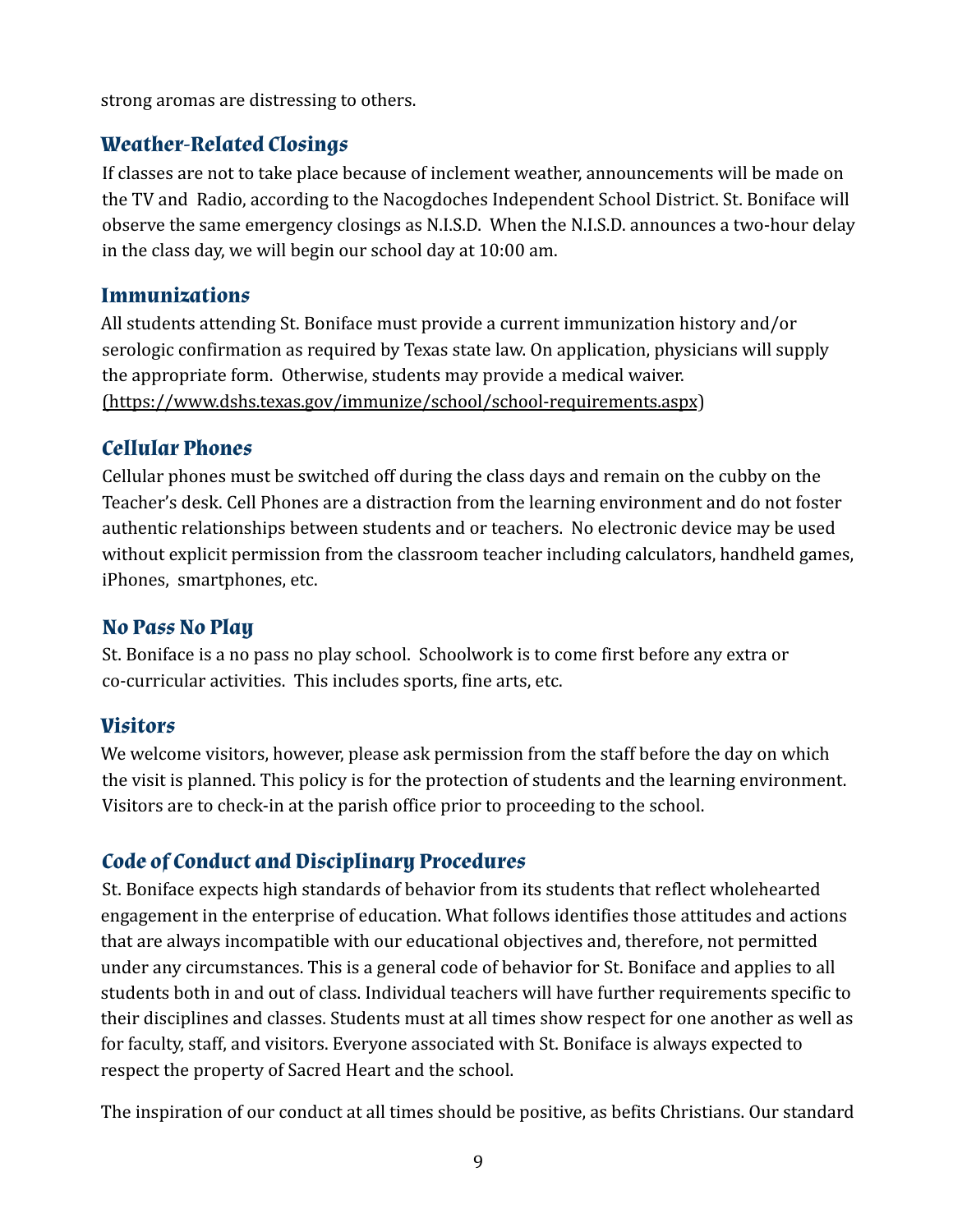is nothing less than the example of Jesus himself: "have the same mind among you as was in Christ Jesus" (Phil.2.5).

The list below names behaviors that are unacceptable and will result in disciplinary action. (See below.)

## <span id="page-9-0"></span>**Respect and General Safety**

- Language and gestures that are profane, abusive, or disrespectful are not permitted. The demeaning or mocking of others on the grounds of race, gender, sexuality, appearance, ability, individual characteristics, religious belief, or political persuasion will not be tolerated.
- Disruptive behavior in class, aggressive behavior, or behavior likely to cause others to harm or hinder their education will be disciplined.
- No violent or potentially violent games are permitted.
- Dangerous or potentially dangerous items (e.g. weapons, knives, chemicals, fireworks) may not be brought onto Sacred Heart premises.
- Actions that are disrespectful to the property of Sacred Heart or St. Boniface are not permitted.
- Leaving class without permission of the teacher.
- Eating or drinking in class is not allowed without the class teacher's permission.
- Chewing of gum on Sacred Heart premises.
- Sexual harassment is entirely incompatible with proper regard for others and will not be tolerated. The law defines sexual harassment as "unwelcome sexual advances, request for sexual favors, and other verbal or physical conduct of a sexual nature which interferes with an individual's work performance or creates an intimidating, hostile, or offensive environment." Students must refrain from all public displays of romantic affection.

## <span id="page-9-1"></span>**Drugs and Alcohol**

- Except in the case of medications, drugs or controlled substances may not be brought onto Sacred Heart premises.
- A doctor's note is needed to hold medications in the office.
- All use, possession, or selling of alcohol, nicotine, or illegal drugs is strictly forbidden. This zero-tolerance policy also provides for serious disciplinary consequences for behavior or conversation that encourages drug use or is indicative either of usage or tolerance of usage.

## <span id="page-9-2"></span>**Academic Conduct**

- Cheating, that is, the attempt to achieve favorable academic results by non-academic means will be disciplined.
- Plagiarism or the attempt to represent another's work as one's own, whether with or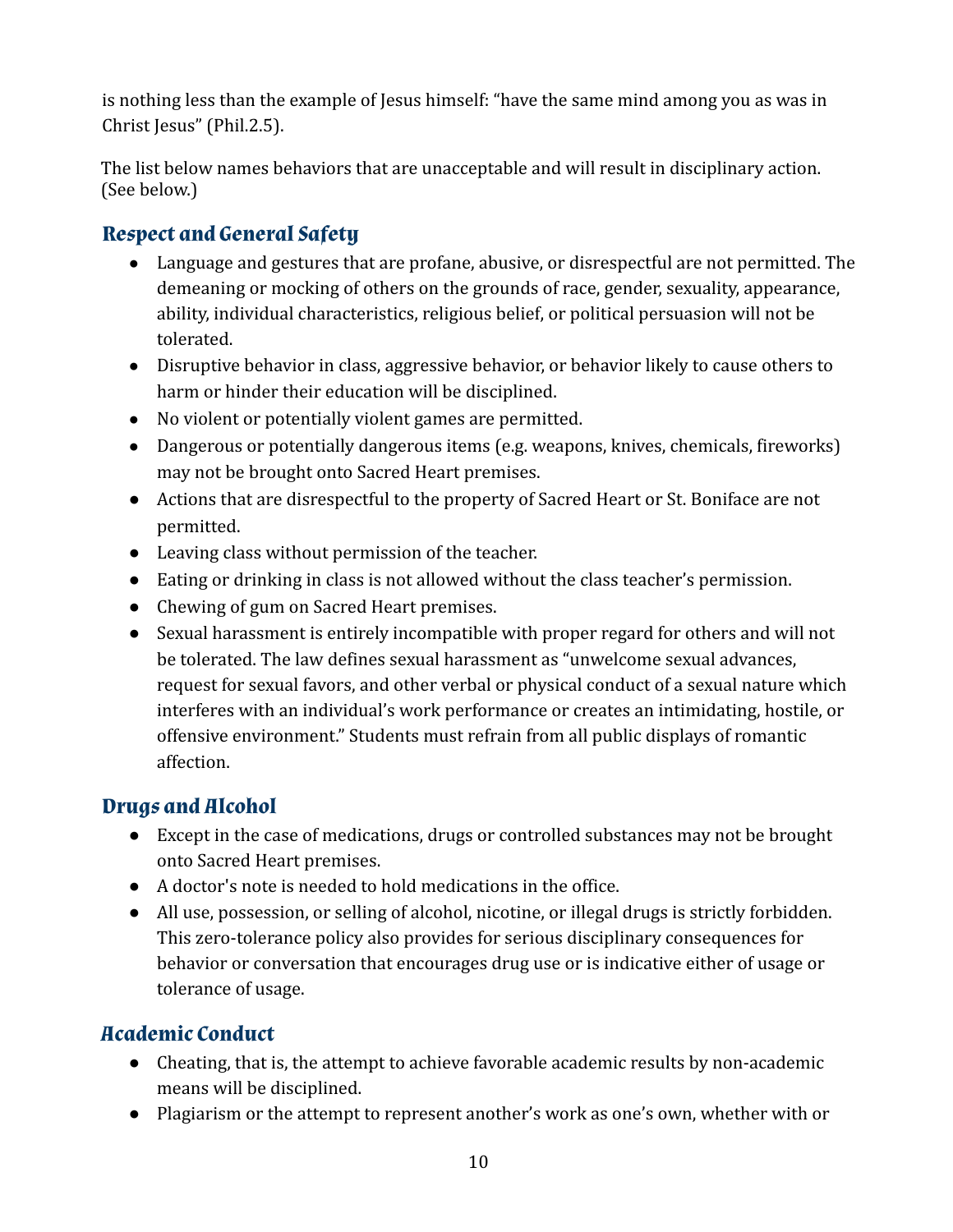without permission, is forbidden. (Questions regarding the use and acknowledgment of library reference material, textbooks, and the internet should be directed to faculty.)

## <span id="page-10-0"></span>**Disciplinary Procedures**

Infractions of the above code of conduct or any behaviors deemed by the administration to be injurious to the reputation or proper running of St. Boniface are subject to disciplinary action. St. Boniface reserves the right to require parents to remove their child from St. Boniface.

Steps for disciplinary action beyond the classroom:

- 1. Verbal warning to the student by Director of Education,
- 2. A phone call to parents, one-hour community service at the Parish,
- 3. Meeting with Teacher, Director of Education, Student and Parent, and Saturday 4 hour community service.

Note: This handbook is subject to edits as the progression of school development warrants such necessary alterations and specifications. Please contact the St. Boniface staff if you have any questions regarding the content and guidelines provided within these pages.

## **COMPUTER/CHROMEBOOK/DEVICE USAGE POLICY**

St. Boniface Catholic Classical High School Computer/Device Usage Policy Amendments *(Effective September 2021)* we are pleased to offer students at St. Boniface Catholic Classical High School access to computers to meet their educational and informational needs. Access to the Internet will allow students & staff to explore thousands of libraries, databases, museums, and other repositories of information. The Internet is a collection of many interconnected computer networks that make it possible to access information quickly and easily.

St. Boniface Catholic Classical High School has initiated a program to loan each student who is actively enrolled at St. Boniface Catholic Classical High School a Google Chromebook computer as well as related peripherals. Participation in this program is subject to the following terms and conditions:

- The student must be actively enrolled at St. Boniface Classical Catholic High School.
- The Chromebook and related peripherals are on loan and remain the property of the St. Boniface Classical Catholic High School.
- Both student and parent/guardian agree to adhere to the terms and conditions of the *Technology and Chromebook Policy.*
- The student shall be the exclusive user of this device and shall not grant access to any other individual.
- The student must comply with all applicable software license agreements.
- Chromebooks and peripherals must be returned to St. Boniface Classical Catholic High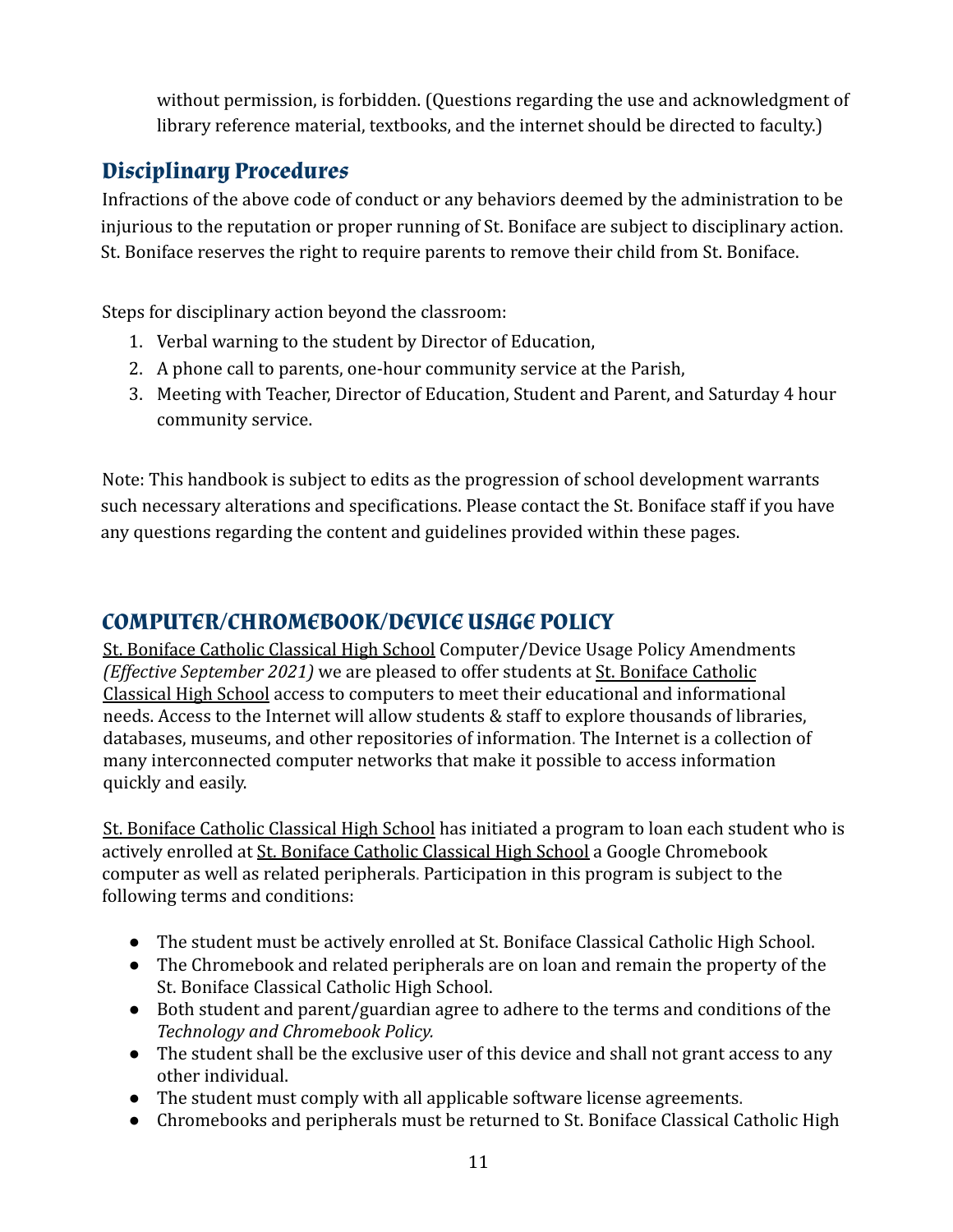School at the end of each school year, or at the time of transfer or withdrawal from St. Boniface Classical Catholic High School.

- Chromebooks and peripherals will be returned in good condition with reasonable wear and tear as outlined in the *Technology and Chromebook Policy.*
- St. Boniface Classical Catholic High School may take disciplinary measures if the Chromebook and peripherals are not returned on or before the return date.
- The care and maintenance of the Chromebook and related peripherals are the responsibility of the student and parent/guardian while in their care. There will be a fee assessed if the Chromebook and/or peripherals are broken, lost or damaged.

#### **The computer you are being issued is an educational tool and should be used in that capacity. You are expected to comply with St. Boniface Catholic Classical High School's Computer Acceptable Use Policy and the Chromebook Care and Use Policy Guide.**

If the technology has a failure of an internal part, it is covered by a warranty and will be repaired at no cost. **If the technology is lost, stolen, or damaged through negligence, vandalism, or failure to follow the proper care guidelines, then you are responsible for the cost of repair.** You are assuming full responsibility for the equipment by signing this form.

All technology is property of St. Boniface Catholic Classical High School. St. Boniface Catholic Classical High School reserves the right to demand the immediate return of equipment at any time. The technology should only be used by the STUDENT whose parent has signed this agreement. **It is expected that the equipment will be returned to the school at the end of the school year.**

### **Acceptable Use of the Internet**

#### **Purpose**

To support its commitment to provide avenues of access to the universe of information available, the school's system of electronic communication shall include access to the Internet for students and staff.

### **Limitations of Liability**

The Internet constitutes an unregulated collection of resources that changes constantly, so it is not possible to totally predict or control the resources that users may locate. St. Boniface Catholic Classical High School cannot guarantee the accuracy of the information or the appropriateness of materials that users may encounter. Further, the school shall not be responsible for any damage users may suffer, including but not limited to, loss of data or interruptions of service. Nor shall the school be responsible for financial obligations arising through the unauthorized use of the system.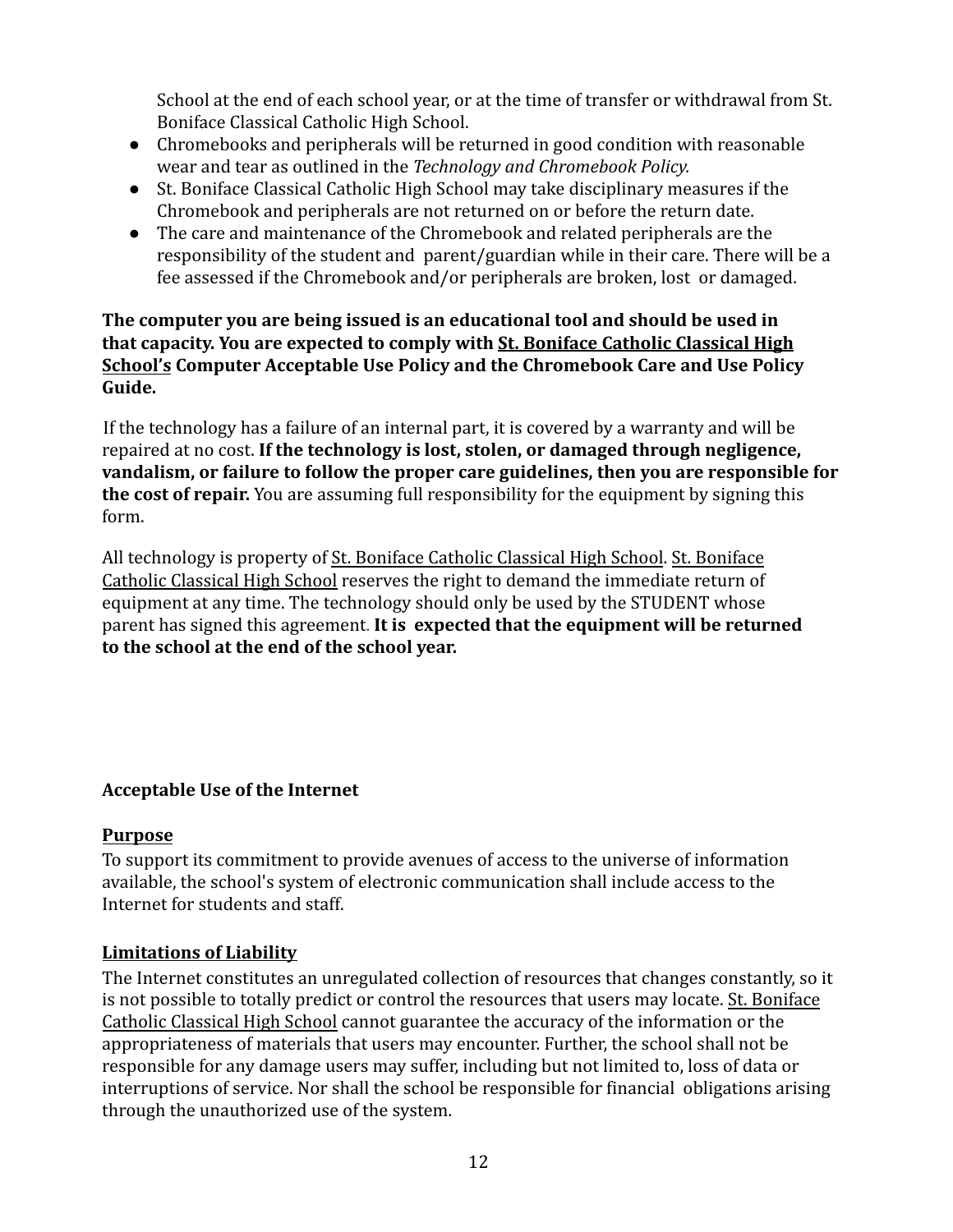#### **School Rights and Responsibilities**

The computer system is the property of the school, and all computer software and hardware belong to it. Therefore, the school retains the right to monitor all access to and use of the Internet.

The school designates the chief school administrator as the coordinator of the system. He/she shall recommend to the St. Boniface Catholic Classical High School Commission and Pastor qualified staff persons to ensure provision of individual and class accounts necessary for access to the Internet, designation of quotas for disk usage on the system, establishment of a document retention schedule, establishment of a virus protection process and coordination of other activities as required to maintain the system.

The principal shall coordinate the system in his/her building by approving all activities for that building; ensuring that teachers receive proper training in the use of the system; ensuring that students are adequately supervised when using the system; maintaining executed user agreements; and interpreting this acceptable use policy at the building/classroom level.

#### **Access to the System**

This acceptable use policy shall govern all use of the system. Sanctions for student misuse of the system shall be included in the disciplinary code for students, as set out in regulations for policy (included in handbook) (conduct/discipline). Employee misuse may result in appropriate discipline in accord with the Diocese of Tyler Employee Code of Conduct and applicable laws and regulations.

#### **World Wide Web**

All students and employees of St. Boniface Catholic Classical High School shall have access to the Web through the district's networked or standalone computers. An agreement shall be required. To deny a child access, parents/guardians must notify the building principal in writing.

### **Individual Email Accounts for School Employees**

School employees shall be provided with email access. Access to the system will be provided for staff members who have signed the acceptable use policy agreement. Email will be monitored and archived for three years. Employee email is discoverable and will be released if subpoenaed within the archival period set forth in this policy.

#### **School Website**

The school authorizes the school administrator to establish and maintain the school website. The purpose of the web site will be to inform the school educational community of district programs, policies and practices.

Teachers may also establish class web sites that include information on the activities of that class. The building principal shall oversee these websites.

The school administrator shall publish and disseminate guidelines on acceptable material for these web sites. The school administrator shall also ensure the school web site does not disclose personally identifiable information about students without prior written consent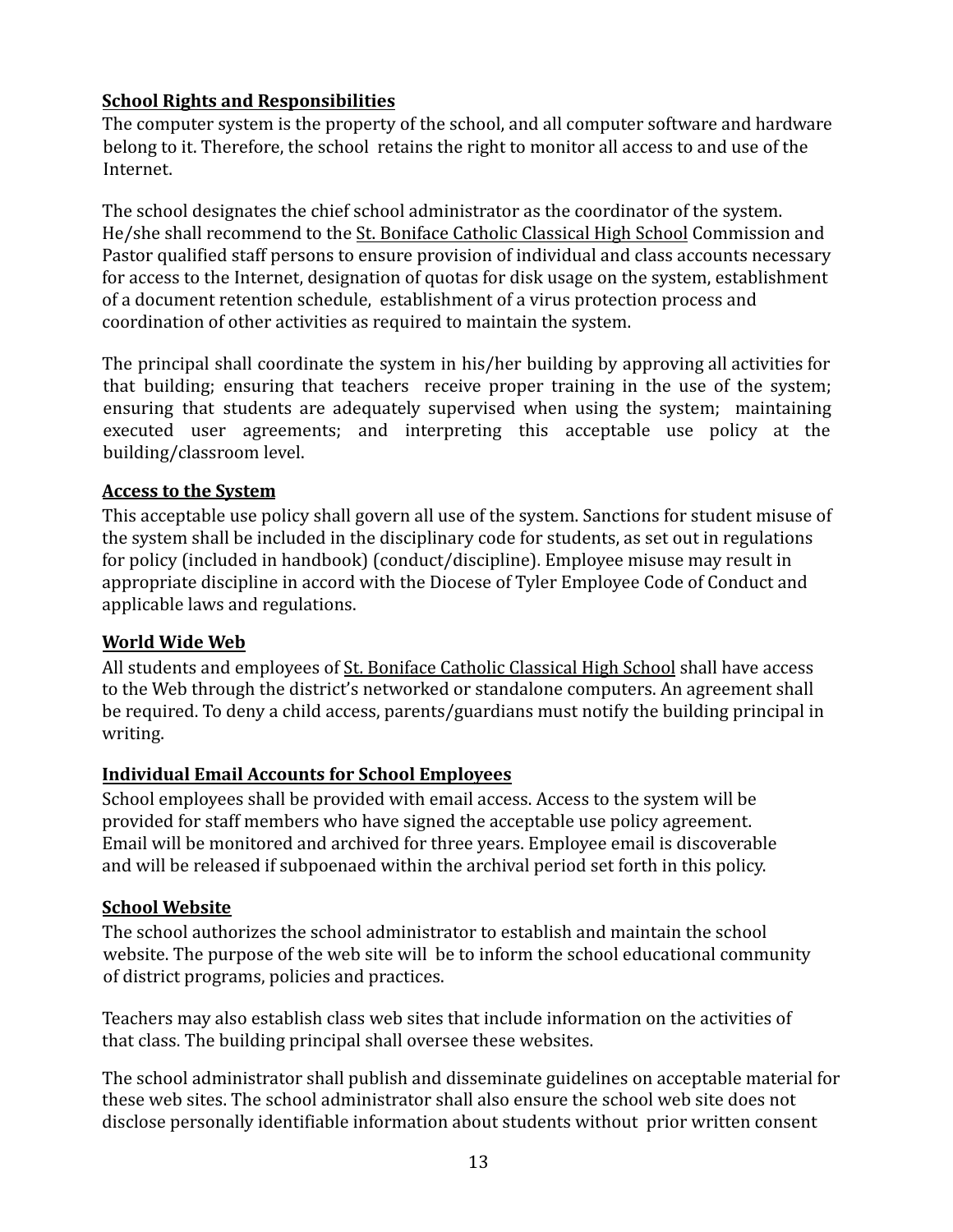from parents/guardians. Consent shall be obtained on the form developed by the school and Diocese of Tyler. "Personally Identifiable Information" refers to student's names, photos, addresses, email addresses, phone numbers and locations and times of classes.

#### **Parent Notification and Responsibility**

The school administrator shall ensure that parents/guardians are notified about the school network and the rules governing its use. Parents/guardians shall sign an agreement to allow their child(ren) to have an individual account. Parents/guardians who do not wish their child(ren) to have access to the Internet must notify the principal in writing.

#### **Student Safety Practices**

Students shall not post personal contact information about themselves or others. Nor shall students engage in any kind of personal contact with individuals they meet online. Attempts at contact from such individuals shall be reported immediately to the staff person monitoring that child's access to the Internet. Personal contact information includes but is not limited to names, home/school/work addresses, telephone numbers, or personal photographs.

#### **Prohibited Activities**

- Users shall not attempt to gain unauthorized access (hacking) to the school system or to any other computer system through the school system, nor shall they go beyond their authorized access. This includes attempting to log in through another individual's account or accessing another's files.
- Users shall not deliberately attempt to disrupt the school's computer system performance or destroy data by spreading computer viruses, worms, "Trojan Horses," trap door program codes or any similar product that can damage computer systems, firewalls, servers or network systems.
- Users shall not use the school's system to engage in illegal activities.
- Users shall not access material that is profane or obscene, that advocates illegal acts, or that advocates violence or hate. Inadvertent access to such material should be reported immediately to the supervising staff person.
- Users shall not plagiarize material that is available on the Internet. Plagiarism is presenting another's ideas/words as one's own.
- Users shall not infringe on copyrighted material and shall follow all dictates of copyright law and the applicable policies of this school.

### **Prohibited Language**

Prohibited language applies to public messages, private messages, and material posted on web pages.

● Users shall not send or receive messages that contain obscene, profane, lewd, vulgar, rude, inflammatory, or threatening language. Users shall not use the system to spread messages that can reasonably be interpreted as harassing, discriminatory or defamatory.

#### **System Security**

● Users are responsible for their accounts and should take all reasonable precautions to prevent unauthorized access to them. In no case should a user provide his/her password to another individual.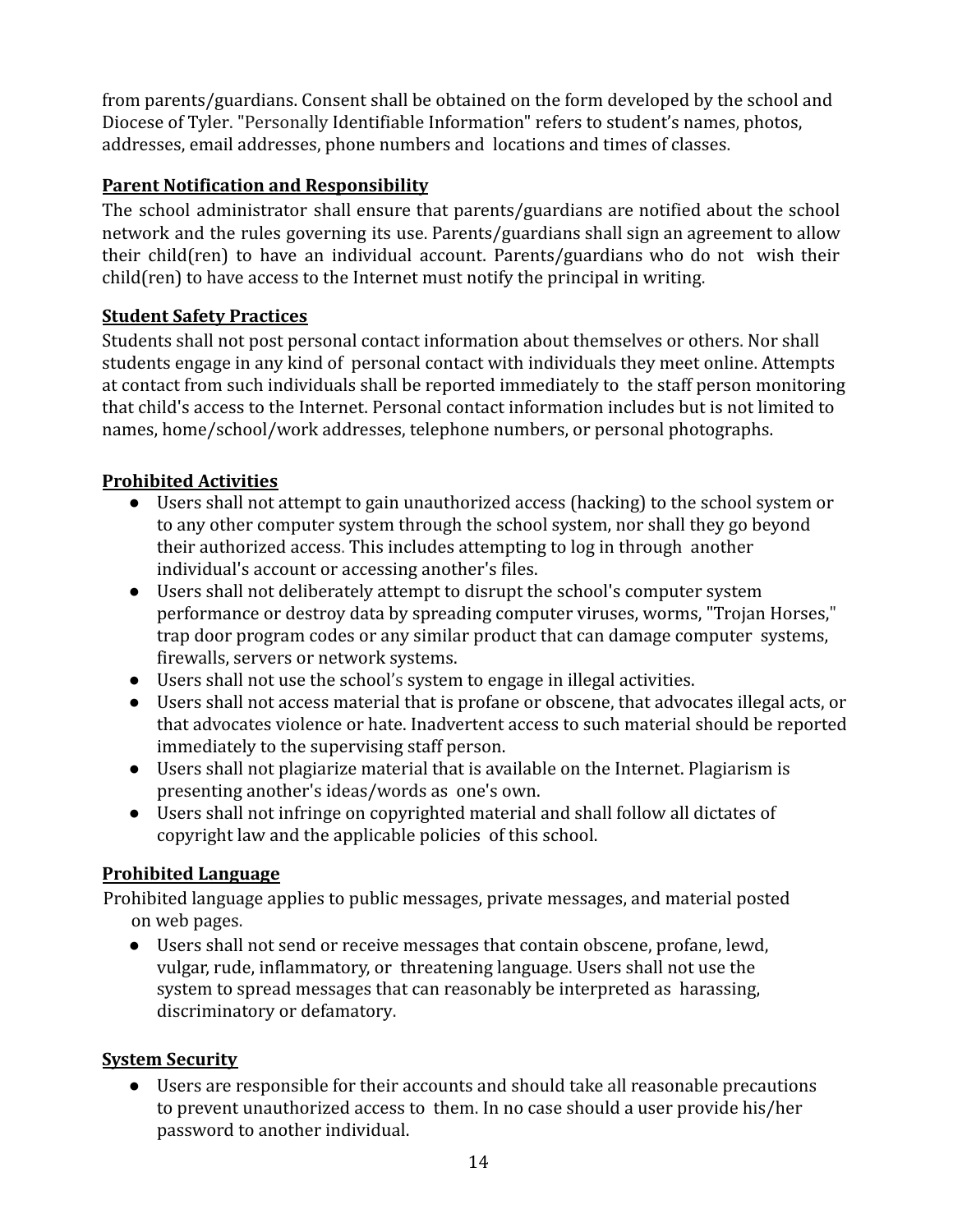- Users shall immediately notify the supervising staff person if they detect a possible security problem. Users shall not access the system solely for the purpose of searching for security problems.
- Users shall not install or download software or other applications when installing or downloading approved software.

#### **System Limits**

● Users shall access the system only for educational, professional or career development activities. This applies to discussion group mail lists, instant message services and participation in Internet "chat room" conversations.

#### **Privacy Rights**

● Users shall respect the privacy of messages that they receive and refrain from reposting messages without the approval of the sender. Users shall not publish private information about another individual.

#### **School Furnished Electronic Devices**

The school may furnish electronic devices such as laptop computers, tablets, notebooks, or other electronic devices. When a student is furnished with an electronic device the school shall provide the student with written or electronic notification that the electronic device may record or collect information on the student's use of the device if the electronic device is equipped with a camera, global positioning system, or other feature capable of recording or collecting information on the student's activity or use of the device. The notification shall also include a statement that the district shall not use any of the capabilities in a manner that would violate the privacy rights of the student or any individual residing with the student. The parent or guardian of the student furnished an electronic device shall acknowledge receipt of the notification on.

The school shall retain the acknowledgement as long as the student retains the use of the electronic device. **Failure to provide the required notification shall be subject to a fine of \$250 per student, per incident. If imposed, the fine shall be remitted to St. Boniface Catholic School, and shall be deposited into the general fund (technology fund).**